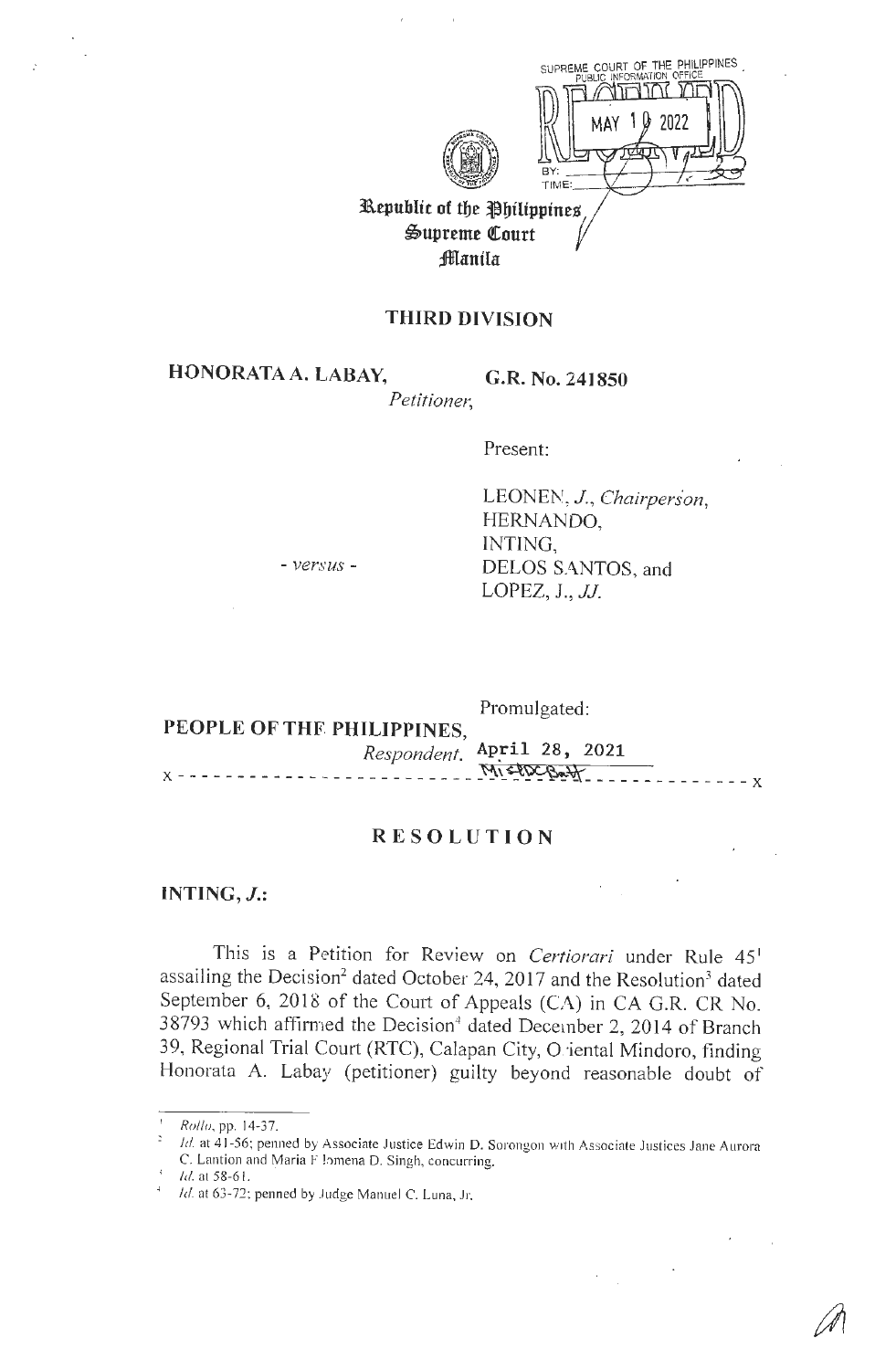..

violation of Section 10(j),<sup>5</sup> in relation to Sections 45(j)<sup>6</sup> and 46<sup>7</sup> of Republic Act No. (RA) 8189.8

## *The Antecedents*

Petitioner was charged with violation of Section 10(j) in relation to Section 45(j) of RA 8189 in an Information which states:

That on or about December 26, 2001, during the continuing Registration of Voters under Republic Act No. 8189, in the City of Calapan, Province of Oriental Mindoro, Philippines and within the jurisdiction of this Honorable Court, the above-named accused, a registered voter of Barangay Malitam, Batangas City, with Voter Registration Record (VRR) No. 22561463, did then and there willfully and unlawfully, file an application for registration on December 26, 2001 at Precinct No. 109A of Barangay Maidlang 2, Calapan City, as evidenced by Voter Registration Record (VRR) No. 01119681, where she declared under oath, in her application that she is not a registered voter in any precinct in the city, when in truth and in fact, she is a 1egistered voter of Barangay Malitam, Batangas City, under Voter Registration Record (VRR) No. 22561463, dated June 22, 1997.

### CONTRARY TO LAW.<sup>9</sup>

**The application shall contain the following data:** 

**X XX X.** 

**j**) A statement that the applicant is not a registered voter of any precinct;

**XX XX.** 

Section 45(j) of RA 8189 provides:

SECTION 45. *Election Offenses*. - The following shall be considered election **offenses under this Act:** 

**X XX X.** 

**j**) Violation of any  $\circ$ f the provisions of this Act.

Section 46 of RA 8189 provides:

SECTION 46. Penalties. - Any person found guilty of any Election offense under **this Act shall be punished with imprisonment of not less than one (1) year but not more**  than six (6) years and shall not be subject to probation. In addition, the guilty party shall be sentenced to suffer disqualification to hold public office and deprivation of the **right of suffrage. If he ;s a foreigner, he shall be deported after the prison term has been**  served. Any political party found guilty shall be sentenced to pav a fine not less than One hundred thousand pesos ( $f(100,000)$  but not more than Five hundred thousand pesos (f'500,000).

The Voter's Registration Act of 1996, approved on June 11, 1996.

As culled from the Court of Appeals Decision dated October 24, 2017, *rollo*, p. 42.

Section 10(j) of Republic Act No. (RA) 8189 provides:

SECTION 10. *Registration of Voters.* - A qualified voter shall be registered in the **permanent list of voters in a precinct of the city or municipality wherein he resides to be**  able to vote in any election. To register as a voter, he shall personally accomplish an **application fonn for registration as prescribed by the Commission in three (3) copies before the Election Officer on any date during office hours after having acquired the**  qualifications of a voter.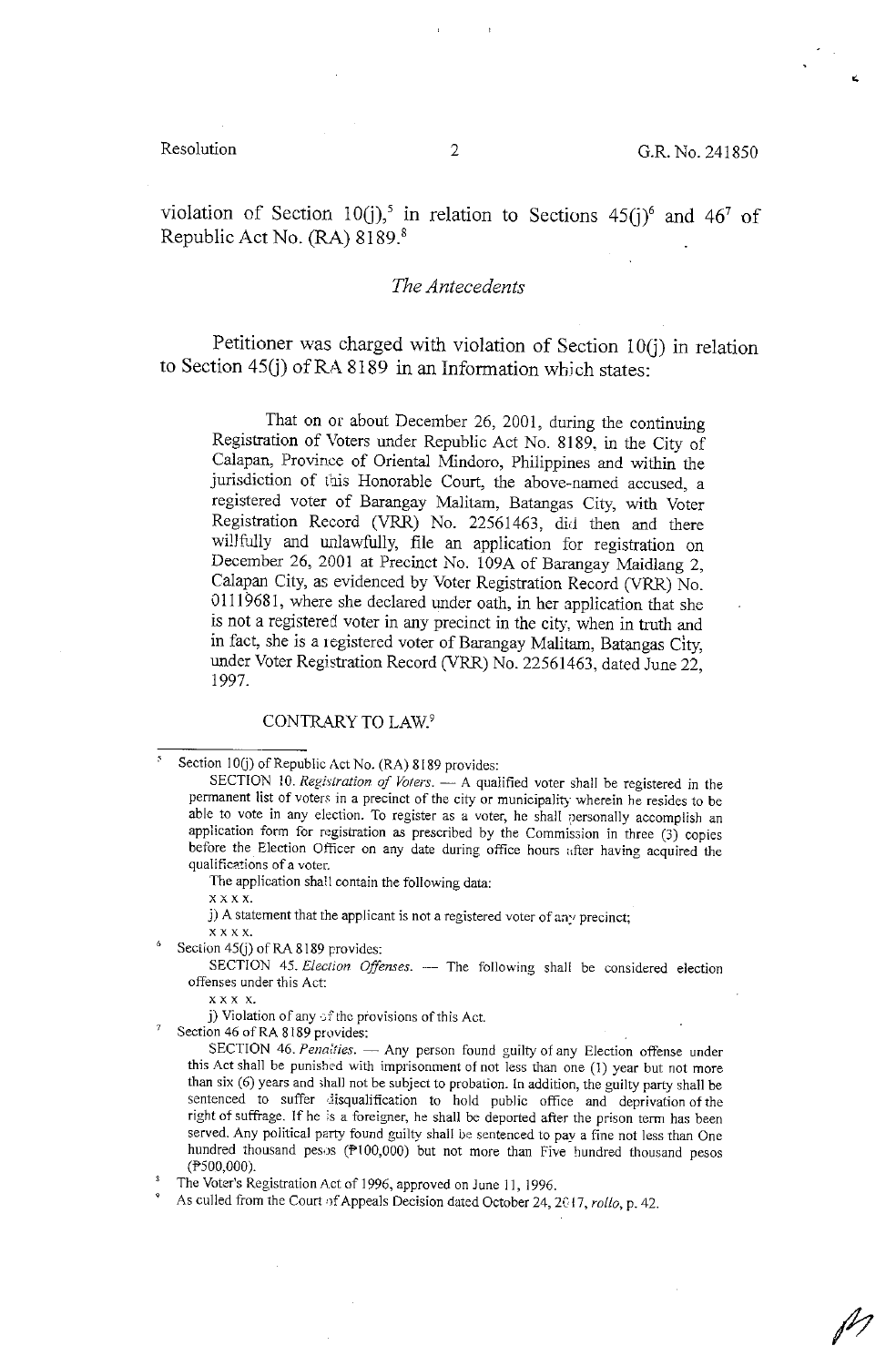$\ddot{\cdot}$ 

The prosecution established that on June 22, 1997, petitioner filed an application for new registration with the Commission on Elections (COMELEC), Batangas City (COMELEC-Batangas City). After going through the procedure, she became a registered voter in Batangas City and voted in the 1998 and 2001 elections. <sup>10</sup>

However, on December 26, 2001, petitioner again filed an application for new registration and this time with the COMELEC, Calapan City, Oriental Mindoro (COMELEC-Calapan City). When asked whether she was a voter in any other place, petitioner categorically replied in the negative. Relying on petitioner's claim that she was not a registered voter in any other precinct, the COMELEC-Calapan City approved her application for new registration.<sup>11</sup>

On July 2, 2002, petitioner sent a request to the City Election Officer of COMELEC-Batangas City for the cancellation of her voter's registration and the subsequent transfer of her records to Calapan City. 12 On July 18, 2002, the COMELEC-Batangas City issued a certification that petitioner's Voter's Registration Record (VRR) was already cancelled as of July 8, 2002.<sup>13</sup>

Petitioner filed a certificate of candidacy for a *barangay* chairman position in Calapan City, Oriental Mindoro during the July 15, 2002 *barangay* and *Sangguniang Kabataan* synchronized elections. 14 When petitioner won the election, her opponent filed several cases against her including the instant case.<sup>15</sup>

For her defense, petitioner insisted that her registration records in Batangas City had already been cancelled by COMELEC-Batangas City on July 8, 2002. She stated that she did not cast her vote in Batangas City during the July 15, 2002 election and the succeeding elections thereafter. She argued that she was in good faith in accomplishing her voter's registration in the COMELEC-Calapan City as she did not vote

 $15$  Id.

<sup>&#</sup>x27; <sup>0</sup>*Id.* at 43.

 $11$  *Id.* 

 $\frac{12}{13}$  *Id.* at 43-44.

*Id.* at 44. **l-l- Id.**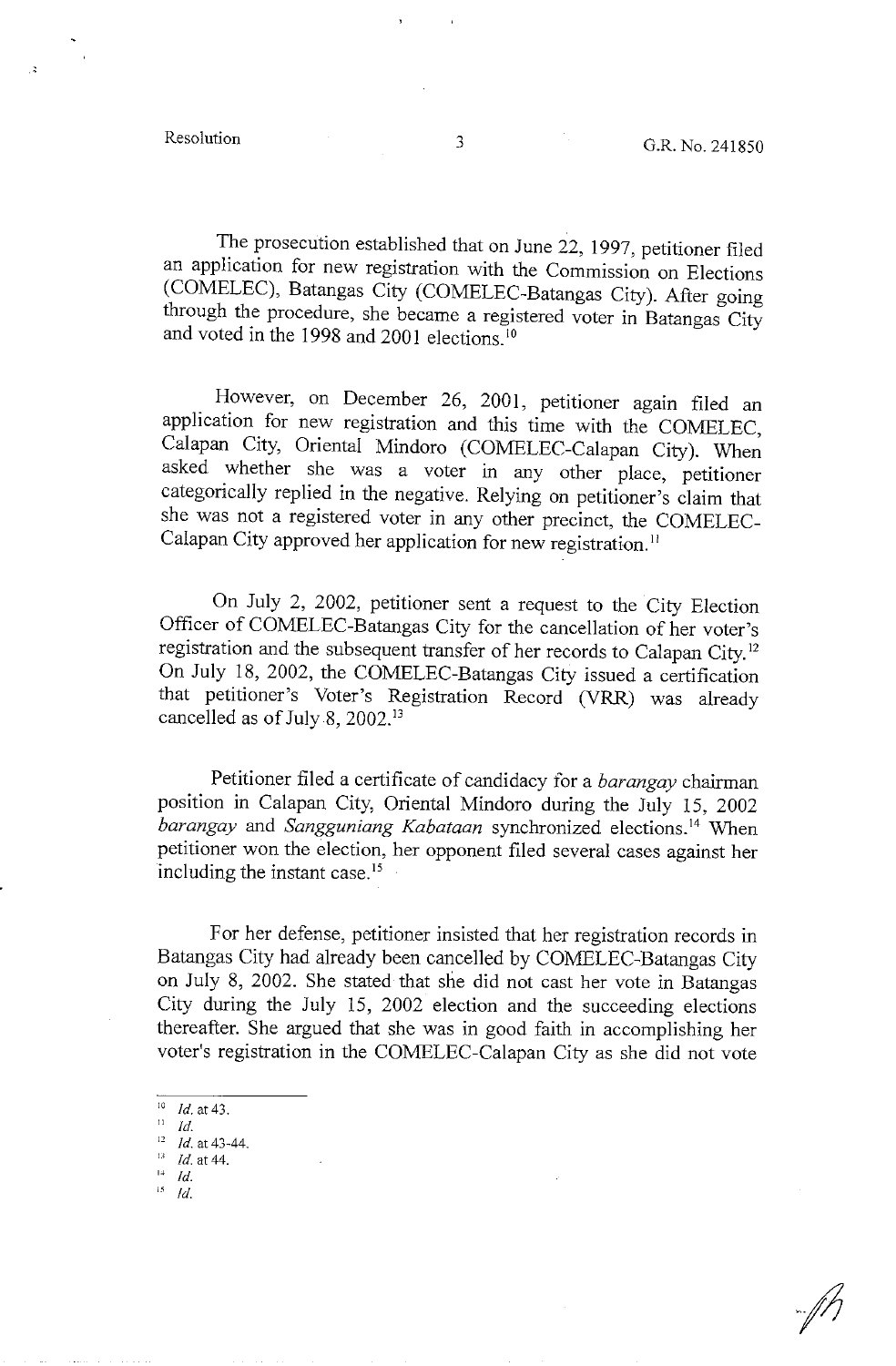twice or more in any given election.<sup>16</sup>

## *The Ruling of the RTC*

The RTC convicted petitioner and sentenced her to suffer the penalty of imprisonment of one (1) year which shall not be subject to probation. The RTC also disqualified her to hold public office and deprived her of the right to vote, thus:

ACCORDINGLY, this Court finds the accused HONORATA A CLAN LABAY *GUILTY* beyond reasonable doubt as principal of the crime charged in the aforequoted Information and pursuant to Section J0(j) in relation to Sections 45(j) and 46 of R.A. No. 8189, said accused is hereby sentenced to suffer imprisonment of ONE (1) YEAR, which shall not be subject to probation, and with the accessory penalties provided by law and with credit for preventive imprisonment undergone, if any. As provided by Section [ 46] of said law, the accused is likewise hereby sentenced to suffer disqualification to hold public office and deprivation of the right of suffrage.

### SO ORDERED."

The RTC ruled that double registration as an election offense is *malum prohibitum* thus, the intention of petitioner is immaterial. According to the RTC, when petitioner filled out the VRR and applied as a new voter in Calapan City, Oriental Mindoro, she violated the law because of her prior registration at COMELEC-Batangas City. <sup>18</sup>

## *The Ruling of the CA*

thus: On October 24, 2017, the CA affirmed petitioner's conviction,

WHEREFORE, premises considered, the Appeal is DISMISSED. Accordingly, the December 2, 2014 Decision of the Regional Trial Court of Calapan City, Branch 39, convicting accusedappellant Honorata Aclan Labay in *Criminal Case No. CR-05-8037*  for violation of Section 10 (j) in relation to Sections 45 (j) and 46 of Republic Act No. 8189, otherwise known as *"The Voter's Registration Act of 1996"* is AFFIRMED.

<sup>&</sup>lt;sup>16</sup> *Id.* at 44-45.

<sup>17</sup>*Id.* **at** 72. **Underscoring omitted; italics in the original.** 

<sup>&</sup>quot; *Id* at 69.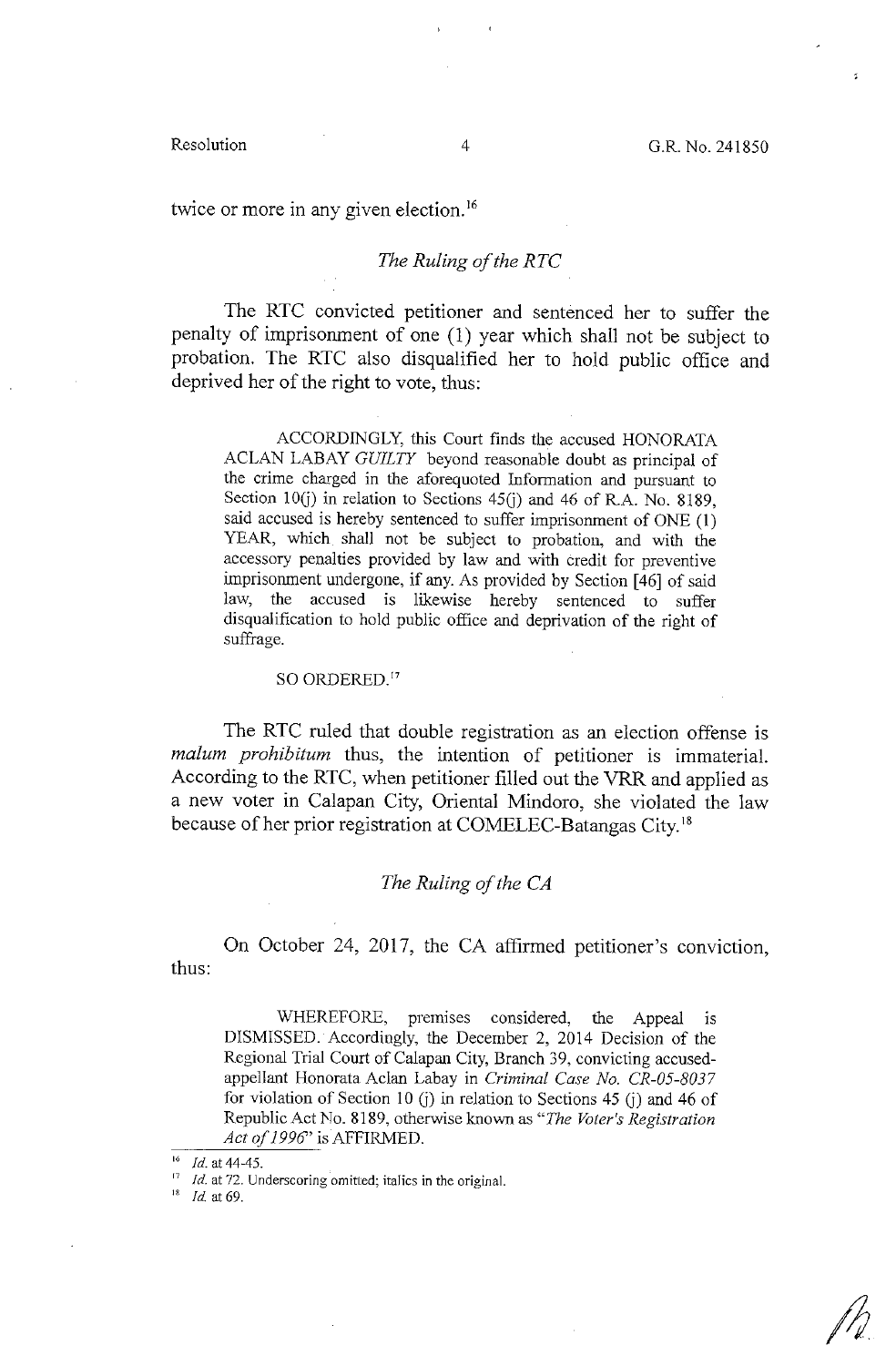*/h* 

## SO ORDERED."

Undaunted, petitioner filed a Motion for Reconsideration<sup>20</sup> which the CA denied in its Resolution<sup>21</sup> dated September 6, 2018.

Hence, the instant petition.

## *The Issues*

## I

# WHETHER PETITIONER WAS CONVICTED OF THE SAME OFFENSE AS THAT WHICH WAS ACTUALLY CHARGED IN THE INFORMATION.

## II

# WHETHER PETITIONER WAS DULY INFORMED OF THE CAUSE OF ACCUSATION OF WHICH SHE WAS CONVICTED.

### III

# WHETHER SECTION 45(j) OF RA 8189 IS UNCONSTITUTIONAL.<sup>22</sup>

## *The Ruling of the Court*

The petition lacks merit.

Being interreiated, the first and second issues shall be discussed jointly.

<sup>&#</sup>x27;° *Id.* at 55.

<sup>&</sup>lt;sup>20</sup> *Id.* at 86-91.<br><sup>21</sup> *Id.* at 58-61.

<sup>&</sup>lt;sup>22</sup> See Petition for Review on Certiorari under Rule 45, *id.* at 21.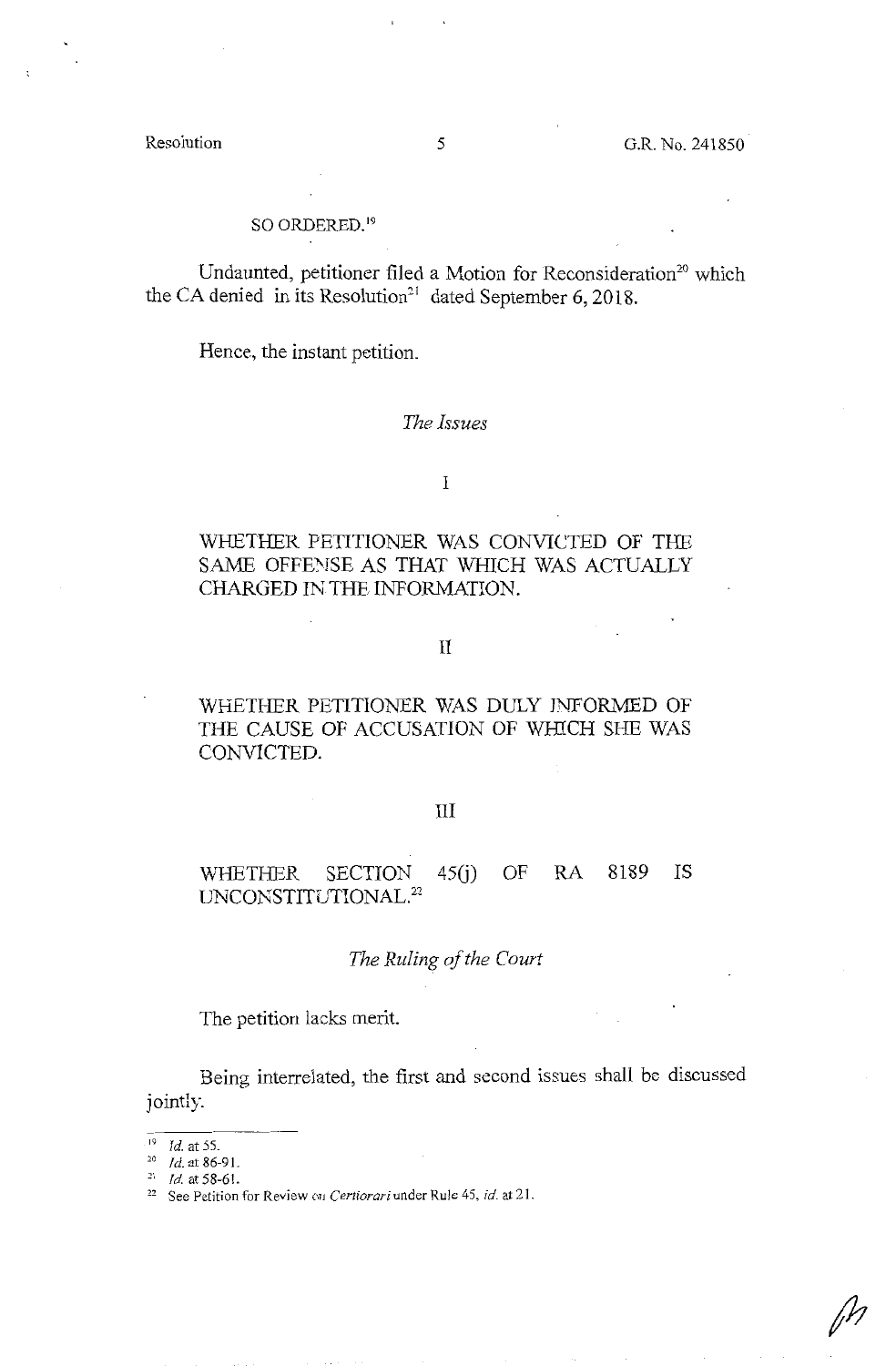At the outset, the Court reiterates that in a petition for review on *certiorari* under Rule 45 of the Rules of Court, its jurisdiction is generally limited to reviewing errors of law. Section 1, Rule 45 of the Rules of Court states that the petition filed shall raise only questions of law, which must be distinctly set forth. The Court explained the difference between a question of fact and a question of law in this wise:

A question of law arises when there is doubt as to what law is on a certain state of facts, while there is a question of fact when the doubt arises as to the truth or falsity of the alleged facts. For a question to be one of law, its resolution must not involve an examination of the probative value of the evidence presented by the litigants but must rely solely on what the law provides on the given set of facts. If the facts are disputed or if the issues require an examination of the evidence, the question posed is one of fact. The test, therefore, is not the appellation given to a question by the party raising it, but whether the appellate court can resolve the issue without examining or evaluating the evidence, in which case, it is a question of law, otherwise, it is a question of fact. $2<sup>3</sup>$ 

# In *Torres v. People*,<sup>24</sup> the Court explained:

It is fundamental rule that only questions of law may be raised in a petition for review on *certiorari* under Rule 45. The factual findings of the trial court, especially when affirmed by the Court of Appeals, are generally binding and conclusive on this Court. This Court is not a trier of facts. It is not duty-bound to analyze, review, weight the evidence all over again in the absence of any arbitrariness, capriciousness, or palpable error.<sup>25</sup>

A judicious examination of petitioner's allegations in the instant petition shows that the questions raised, particularly the first and second issues, refer to factual matters which are not proper subjects of a petition for review on *certiorari* under Rule 45 of the Rules of Court. Petitioner would like the Court to review whether the Information contains the elements of the offense that she was charged with.

However, this is question of fact which is beyond the ambit of the

<sup>23</sup>*Tina v. Sta. Clara Estate, Inc.,* G.R. No. 239979, February 17, 2020, citing *Far Eastern Surety and Insurance Co., Inc. v. People, 721 Phil. 760, 767 (2013).*<br><sup>24</sup> 803 Phil 480 (2017).<br><sup>25</sup> *Id.* at 487. Citations omitted.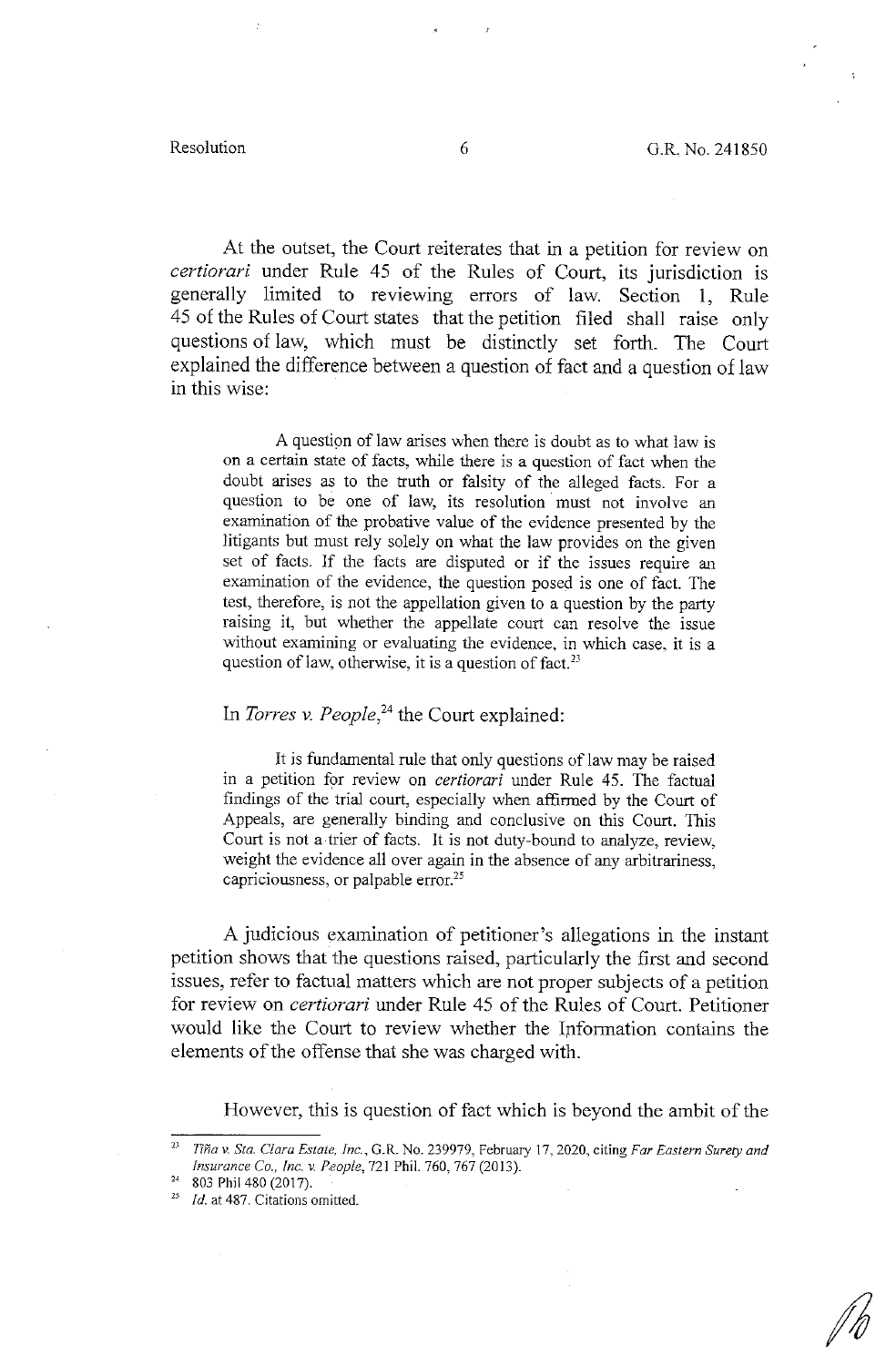fh

Court's jurisdiction in a petition for review on *certiorari.* Again, it is worthy to emphasize that the "Court is confined to the review of errors of law that may have been committed in the judgment under review."<sup>26</sup> Although the rules do admit exceptions, $27$  none of the exceptions are present in this case.

Even assuming *arguendo* that petitioner availed herself of the proper remedy, still the instant petition deserves to be denied for lack of merit. A careful scrutiny of the assailed Information shows that it sufficiently alleges facts constituting the gravamen of the offense of violating Section I0(j), in relation to Sections 45(j) and 46 of RA 8189. Section 10(j) of RA 8189 requires the application to include a statement that the applicant is not a registered voter of any precinct. However, in the instant case, petitioner was still a registered voter of Batangas City when she filed an application for new registration with the COMELEC-Calapan City on December 26, 2001. These facts were clearly alleged in the assailed Information.<sup>28</sup>

Jurisprudence dictates that the true test in ascertaining the validity and sufficiency of an Information is "whether the crime is described in intelligible terms with such particularity as to apprise the accused, with reasonable certainty of the offense charged."29 Hence, it is sufficient that petitioner be apprised of the offense she committed. In the case at bench,

<sup>&</sup>lt;sup>26</sup> See *Estate of Honorio Poblador, Jr. v. Manzano*, 811 Phil. 66, 79 (2017).<br><sup>27</sup> As provided in *Twin Towers Condominium Corp. v. Court of Appeals*, 446 Phil. 280, 310 (2003), citing *Fuentes v CA,* 335 Phil. 1163, 1168-1169 (1997), the following are the exceptions: "(a) **where there is grave. abuse of discretion; (b) when the finding is grounded entirely on speculations, surmises or conjectures; (c) when the inference made is manifestly mistaken, absurd**  or impossible; (d) when the judgment of the Court of Appeals was based on a misapprehension of facts; (e) when the factual findings are conflicting; (f) when the Court of Appeals, in making its findings, went beyond the issues of the case and the same are contrary to the admissions of both appellant and appellee;.(g) when the Court of Appeals manifestly overlooked certain relevant facts **not disputed by the parties and which, if properly considered, would justify a different conclusion;**  and, (h) where the findings of fact of the Court of Appeals are contrary to those of the trial court, **or are mere conclusionS. without citation of specific evidence, or where the facts set forth by the**  petitioner are not disputed by the respondent, or where the findings of fact of the Court of Appeals **are premised on the absence of evidence and are contradicted by the evidence on record."** 

<sup>28</sup>**That on or about December 26, 2001, during the continuing Registration of Voters under Republic**  Act No. 8189, in the City of Calapan, Province of Oriental Mindoro, Philippines and within the jurisdiction of this Honorable Court, the above-named accused, a registered voter of Barangay Malitam, Batangas City, with Voter Registration Record (VRR) No. 22561463, did then and there willfully and unlawfully, file an application for registration on December 26, 2001 at Precinct No. 109A of Barangay Maidlang 2, Calapan City, as evidenced by Voter Registration Record (VRR) No. **01119681, where she declared under oath, in her application that she is not a registered voter**  in any precinct in the city, when in truth and in fact, she is a registered voter of Barangay Malitam, Batangas City. under Voter Registration Record (VRR) No. 22561463, dated June 22, I 997.

<sup>2</sup> See *People v.* Sandiganbayan, 769 Phil 378, 388 (2015).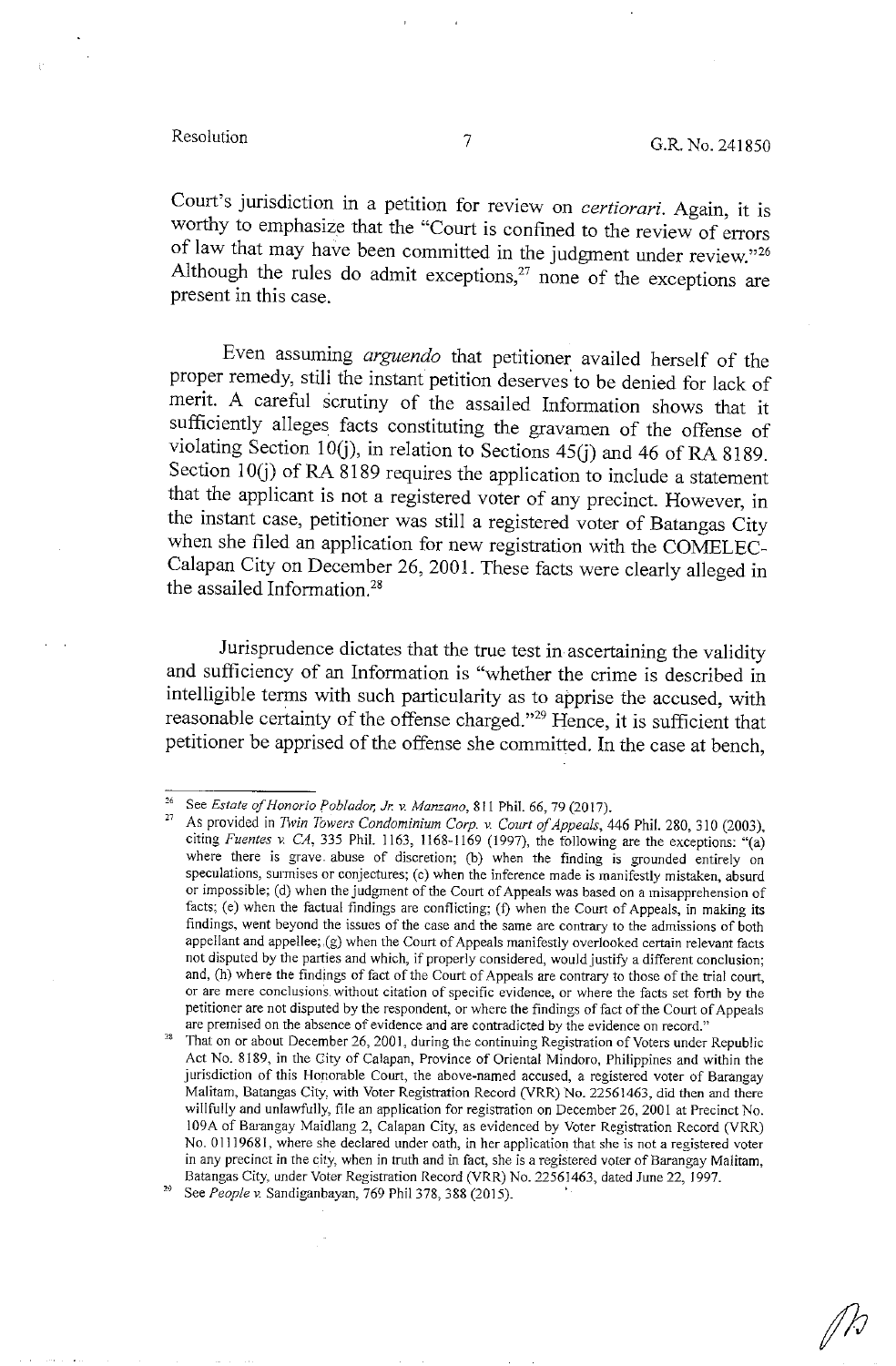*/4* 

the Information<sup>30</sup> clearly shows that petitioner was being charged with double registration or violation of Section  $10(i)$ , in relation to Sections  $45$ (i) and 46 of RA 8189.

The Information specifically alleged that petitioner, as a registered voter of Brgy. Malitam, Batangas City with VRR No. 22561463, did then and there, willfully and unlawfully, filed an application for registration on December 26, 2001 at Precinct No. 109A of Brgy. Maidlang 2, Calapan City, as evidenced by VRR No. 01119681, where she declared under oath, in her application that she is not a registered voter in any precinct in the city, when in truth and in fact, she is a registered voter of Brgy. Malitam, Batangas City, under VRR No. 22561463. The Information sufficiently apprised petitioner that she did not declare under oath that she was still a registered voter of Batangas City when she applied for a new registration in Calapan City, an act which violated Section 10(j), in relation to Sections 45(j) and 46 of RA 8189.

The issue on the constitutionality of Section  $45(j)$  of RA 8189 has long been settled by the Court in *Spouses Romualdez v. Commission on Elections*<sup>31</sup> to wit:

*Second.* Petitioners would have this court declare Section 45 G) of Republic Act No. 8189 vague, on the ground that it contravenes the fair notice requirement of the 1987 Constitution, in particular, Section 14 (1) and Section 14 (2), Article III of thereof. Petitioners submit that Section 45 (j) of Republic Act No. 8189 makes no reference to a definite provision of the law, the violation of which would constitute an election offense.

We are not convinced.

The void-for-vagueness doctrine holds that a law is facially invalid if men of common intelligence must necessarily guess at its meaning and differ as to its application. However, this Court has imposed certain limitations by which a criminal statute, as in the challenged law at bar, may be scrutinized. This Court has declared that facial invalidation or an "on-its-face" invalidation of criminal statutes is not appropriate. We have so enunciated in no uncertain terms in *Romualdez v Sandiganbayan,* thus:

> In sum, the doctrines of strict scrutiny, overbreadth, and vagueness are analytical tools developed for testing "on their faces" statutes in free speech cases or,

<sup>&</sup>lt;sup>30</sup>Id. at 42 as culled from the CA Decision.<br><sup>31</sup>  $576$  Phil 357 (2008)

<sup>576</sup> Phil. 357 (2008).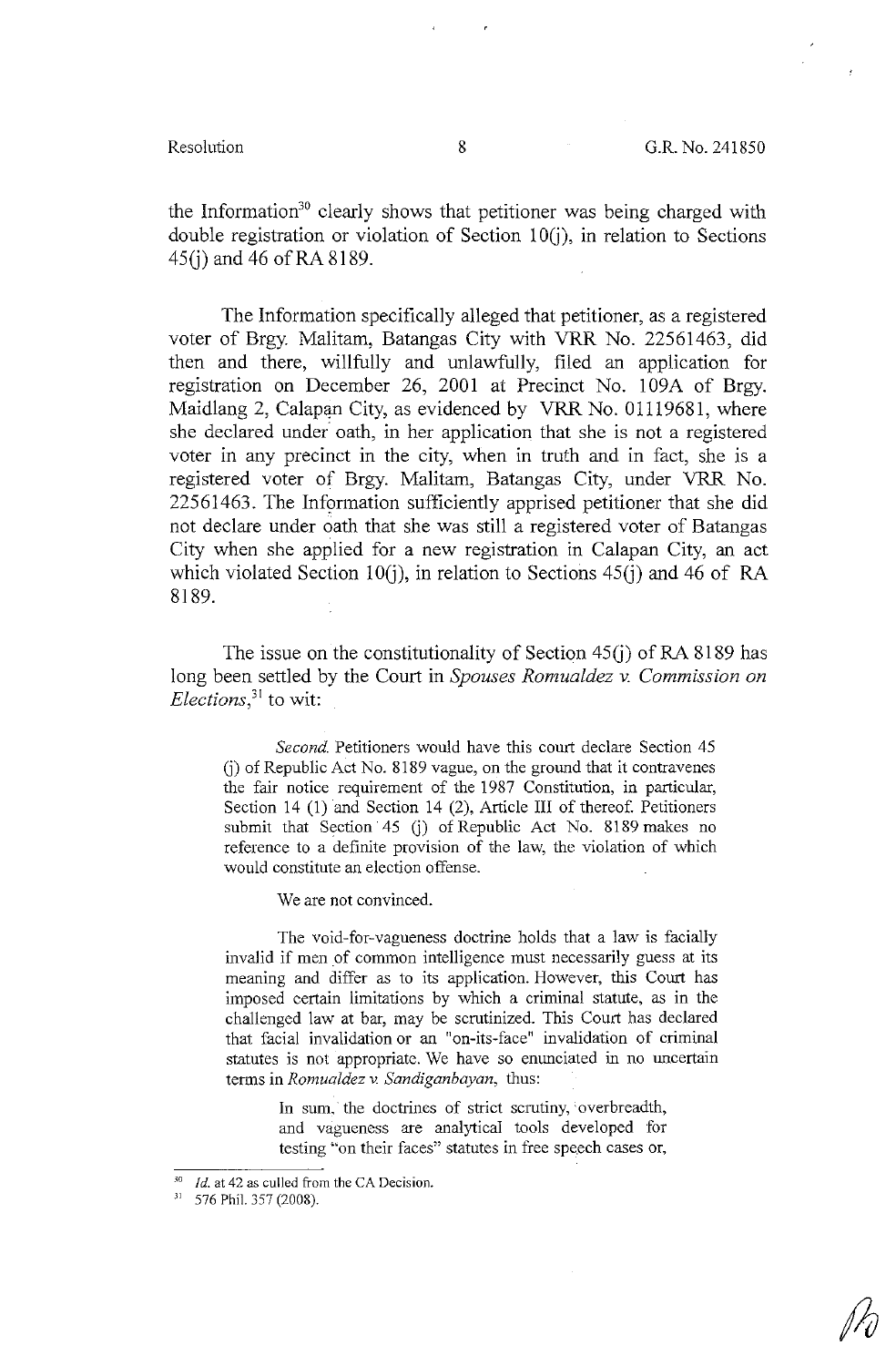as they are called in American law, First Amendment cases. They cannot be made to do service when what is involved is a criminal statute. With respect to such statute, the established rule is that 'one to whom application of a statute is constitutional will not be heard to attack the statute on the ground that impliedly it might also be taken as applying to other persons or other situations in which its application might be unconstitutional.' As has been pointed out, 'vagueness challenges in the First Amendment context, like overbreadth challenges typically produce facial invalidation, while statutes found vague as a matter of due process typically are invalidated [only] 'as applied' to a particular defendant."' (underscoring supplied)

### xxxx

Indeed, an "on-its-face" invalidation . of criminal statutes would result in a mass acquittal of parties whose cases may not have even reached the courts. Such invalidation would constitute a departure from the usual requirement of "actual case and controversy" and permit decisions to be made in a sterile abstract context having no factual concreteness. In *Younger v. Harris,* this evil was aptly pointed out by the U.S. Supreme Court in these words:

"[T]he task of analyzing a proposed statute, pinpointing its deficiencies, and requiring correction of these deficiencies before the statute is put into effect, is rarely if ever an appropriate task for .the judiciary. The combination of the relative remoteness of the controversy, the impact on the legislative process of the relief sought, and above all the speculative and amorphous nature of the required line-by-line analysis of detailed statutes, ... ordinarily results in a kind of case that is wholly unsatisfactory for deciding constitutional questions, whichever way they might be decided."

For this reason, generally disfavored is an on-its-face invalidation of statutes, described as a "manifestly strong medicine" to be employed "sparingly and only as a last resort." In determining the constitutionality of a statute, therefore, its provisions that have allegedly been violated must be examined in the light of the conduct with which the defendant has been charged. (Emphasis supplied.)

x x x An appropriate "as applied" challenge in the instant Petition should be limited only to Section 45 (j) in relation to Sections 10 (g) and (j) of Republic Act No.  $8189$  --- the provisions upon which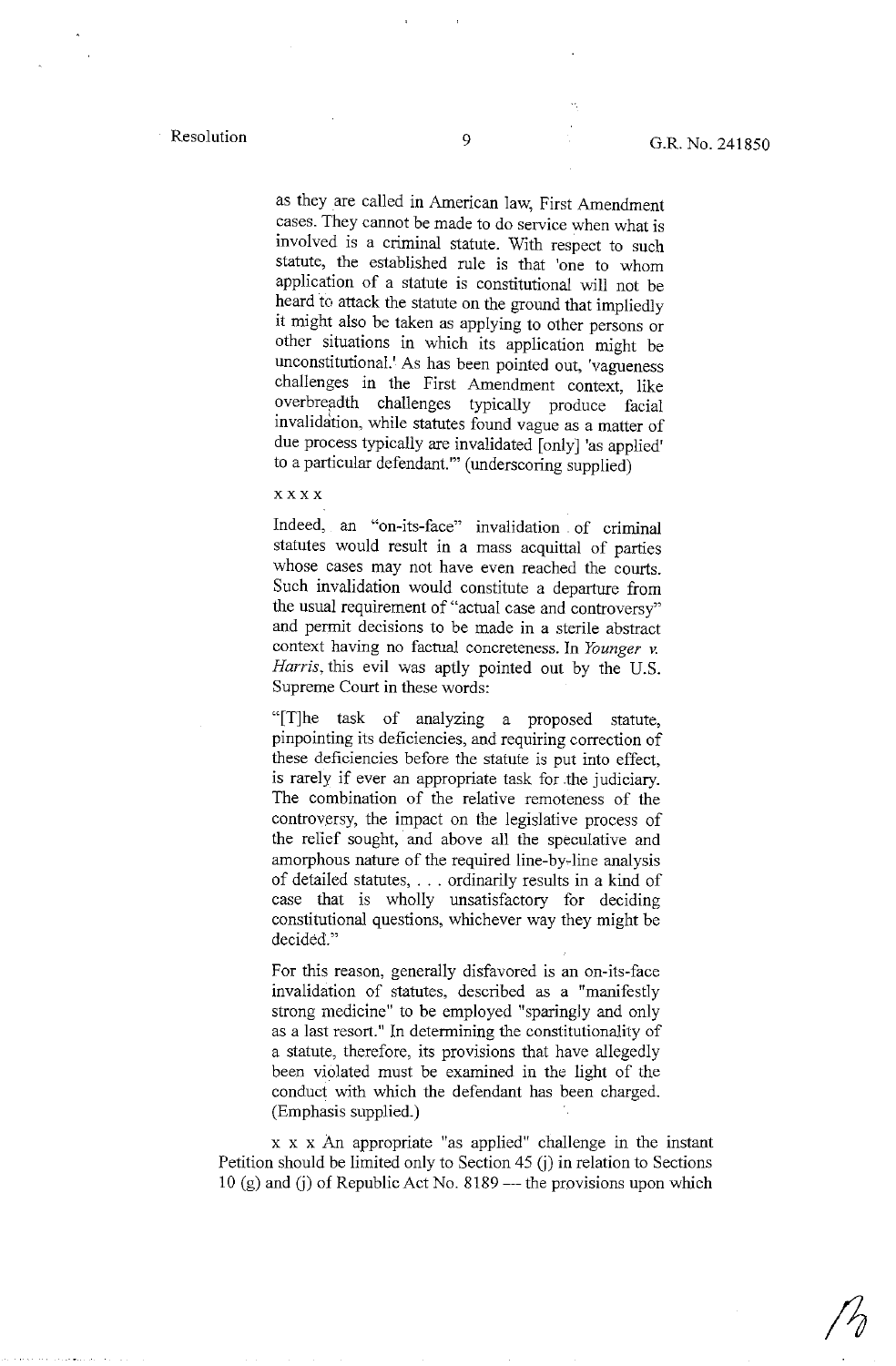petitioners are charged. An expanded examination of the law covering provisions which are alien to petitioners' case would be antagonistic to the rudiment that for judicial review to be exercised, there must be an existing case or controversy that is appropriate or ripe for determination, and not conjectural or anticipatory.

xxxx

As structured, Section 45 of Republic Act No. 8189 makes a recital of election offenses under the same Act. Section 45 (j) is, without doubt, crystal in its specification that a violation of any of the provisions of Republic Act No. 8189 is an election offense. The language of Section 45 (j) is precise. The challenged provision renders itself to no other interpretation. A reading of the challenged provision involves no guesswork. We do not see herein an uncertainty that makes the same vague.<sup>32</sup>

In addition, the Court provided a list of laws containing similar phraseology employed in Section 45(j) that has not been declared unconstitutional, thus:

The phraseology in Section 45 (j) has been employed by Congress in a number of laws which have not been declared unconstitutional:

1) The Cooperative Code

Section 124 (4) of Republic Act No. 6938 reads:

"Any violation of any provision of this Code for which no penalty is imposed shall be punished by imprisonment of not less than  $s$ ix  $(6)$  months nor more than one  $(1)$  year and a fine of not less than One Thousand Pesos (Pl,000.00) or both at the discretion of the Court."

2) The Indigenous Peoples Rights Act

Section 72 of Republic Act No. 8371 reads in part:

"Any person who commits violation of any of the provisions of this Act. such as, but not limited to ... "

3) The Retail Trade Liberalization Act

Section 12, Republic Act No. 8762, reads:

<sup>&</sup>lt;sup>32</sup> *Id.* at 389-394. Emphasis omitted; italics in the original.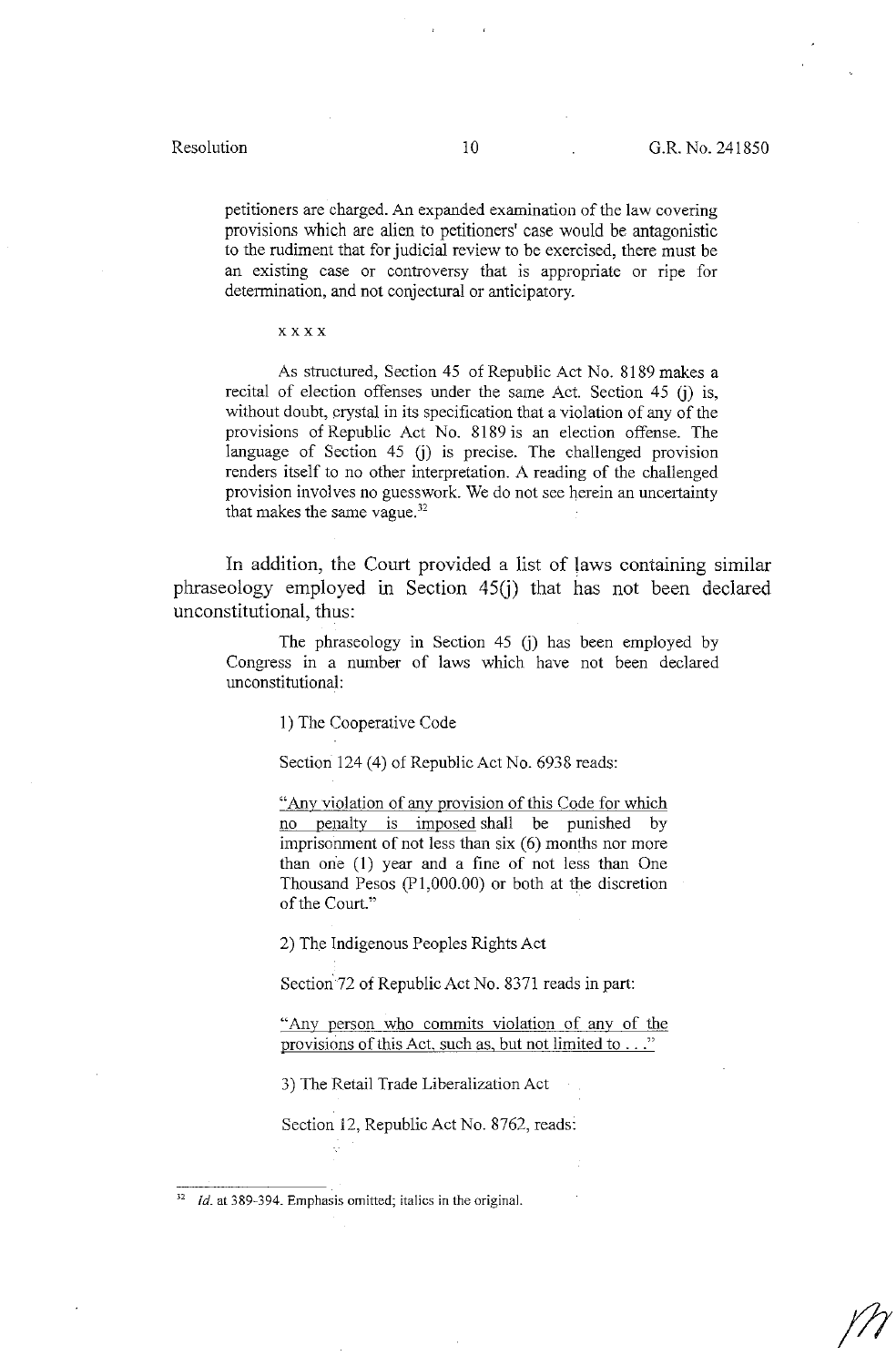"Any person who would be found guilty of violation of any provisions of this Act shall be punished by imprisonment of not less than six  $(6)$  years and one  $(1)$ day but not more than eight (8) years, and a fine of at least One Million (Pl,000,000.00) but not more than Twenty Million (P20,000,000.00).<sup>33</sup> (Underscoring in the original.)

In *Spouses Romualdez v. Commission on Elections,* the Court stressed that every statute has in its favor the presumption of validity. To justify its nullification, there must be a clear and unequivocal breach of the Constitution, and not one that is doubtful, speculative or argumentative.<sup>34</sup> Here, petitioner failed to overcome the presumption of validity of Section 45 (i) of RA 8189. Thus, there is no reason to deviate from the findings of the RTC as affirmed by the CA.

**WHEREFORE,** the petition is **DENIED.** The Decision dated October 24, 2017 and the Resolution dated September 6, 2018 of the Court of Appeals in CA-G.R. CR No. 38793 are **AFFIRMED** *in toto.* 

## **SO ORDERED.**

,---- **V PAXL B. INTING** 

*Associate Justice* 

WE CONCUR:

MARVIC M.V.F. LEONEN

*Associate Justice Chairperson* 

unud **AUL L. HERNANDO RAMO** 

*Associate Justice* 

**...**  $\sqrt{\frac{1}{2}}$ **EDGARDO L. DELOS SANTOS**  *Associate Justice* 

- *ii Spouses Romualdez v. Commission on Elections,* **G.R. No. 167011 (Resolution) December 11,**
- 2008. 34 *Spouses Romua!dez v. Commission on Elections, supra* **note 31 at 398, citing** *Arceta v. Judge Mangrobang,* 476 Phil. 106, !15 (2004).